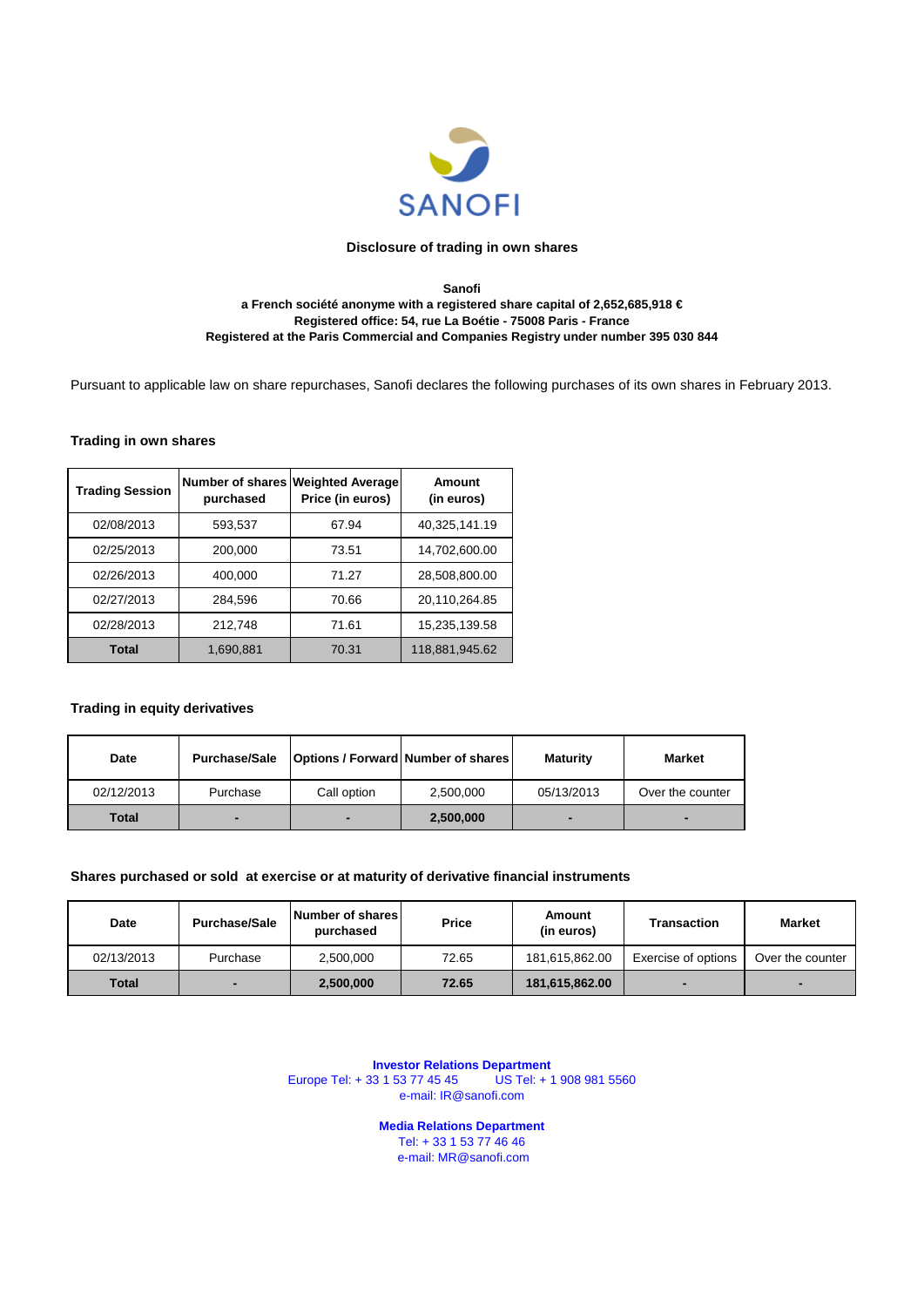

#### **Sanofi a French société anonyme with a registered share capital of 2,652,685,918 € Registered office: 54, rue La Boétie - 75008 Paris - France Registered at the Paris Commercial and Companies Registry under number 395 030 844**

Pursuant to applicable law on share repurchases, Sanofi declares the following purchases of its own shares in March 2013.

#### **Trading in own shares**

| <b>Trading Session</b>        | Number of shares purchased | <b>Weighted Average Price (in euros)</b> | Amount<br>(in euros) |
|-------------------------------|----------------------------|------------------------------------------|----------------------|
| 03/01/2013                    | 206,325                    | 71.97                                    | 14,849,705.43        |
| 03/04/2013                    | 231,496                    | 72.72                                    | 16,834,504.87        |
| 03/05/2013                    | 349,115                    | 74.25                                    | 25,922,137.87        |
| 03/07/2013                    | 211,308                    | 74.93                                    | 15,833,223.92        |
| 03/12/2013                    | 77,611                     | 74.87                                    | 5,810,937.36         |
| 03/13/2013                    | 55,250                     | 74.81                                    | 4,133,092.28         |
| 03/26/2013                    | 206,500                    | 78.33                                    | 16,174,649.40        |
| <b>Total</b>                  | 1,337,605                  | 74.43                                    | 99,558,251.11        |
|                               |                            |                                          |                      |
| <b>Total since 01/01/2013</b> | 5,528,486                  | 72.36                                    | 400,056,058.70       |

**Investor Relations Department**<br>33 1 53 77 45 45 US Tel: + 1 908 981 5560 Europe Tel: + 33 1 53 77 45 45 e-mail: IR@sanofi.com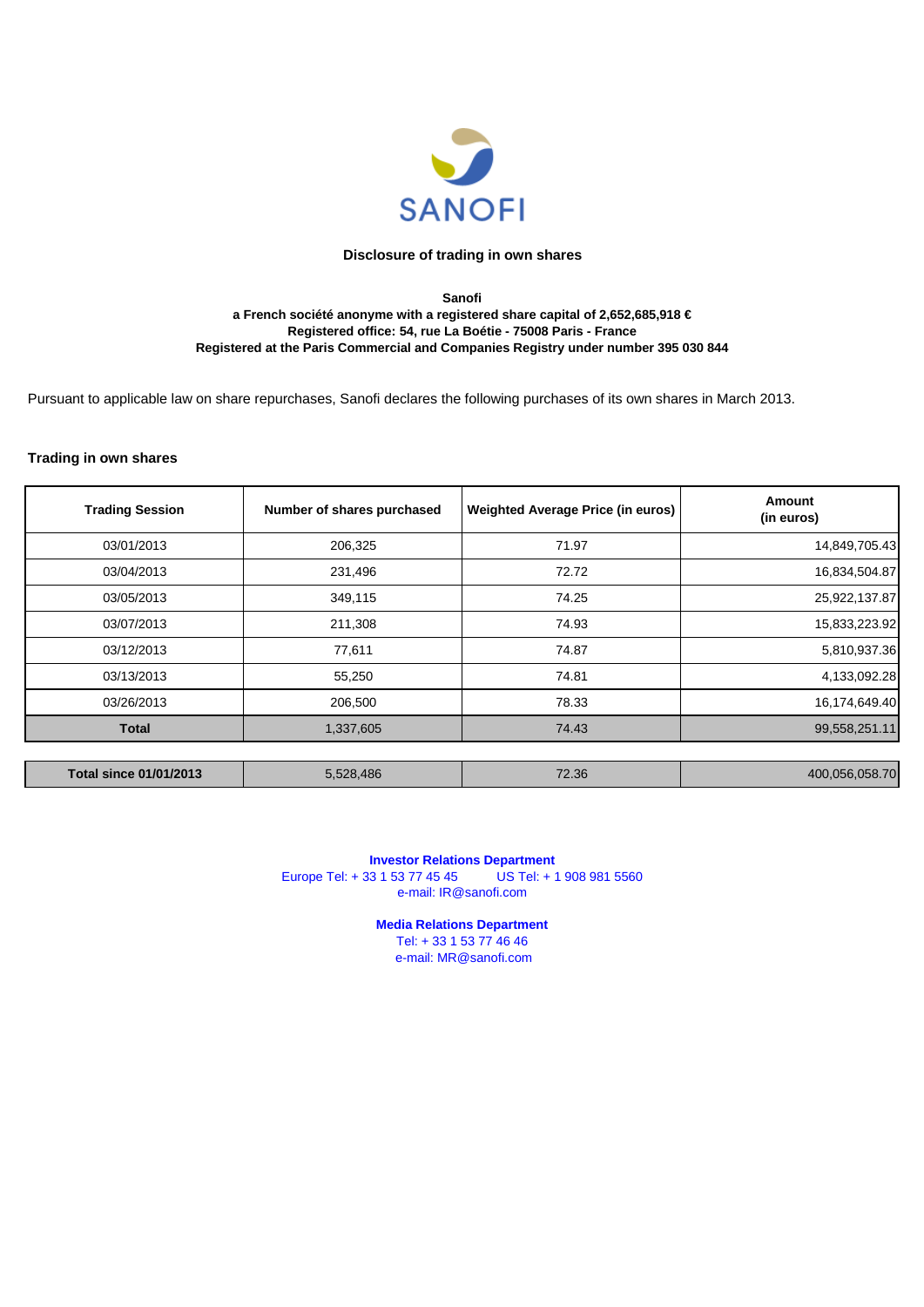

#### **Sanofi a French société anonyme with a registered share capital of 2,648,116,128 € Registered office: 54, rue La Boétie - 75008 Paris - France Registered at the Paris Commercial and Companies Registry under number 395 030 844**

Pursuant to applicable law on share repurchases, Sanofi declares the following purchases of its own shares in May 2013.

#### **Trading in own shares**

| <b>Trading Session</b> | Number of shares<br>purchased | Weighted<br><b>Average Price (in</b><br>euros) | <b>Amount</b><br>(in euros) |
|------------------------|-------------------------------|------------------------------------------------|-----------------------------|
| 05/06/2013             | 283,000                       | 84.58                                          | 23,936,196.60               |
| Total                  | 283,000                       | 84.58                                          | 23,936,196.60               |

## **Trading in equity derivatives**

| Date         | <b>Purchase/Sale</b> | <b>Options / Forward Number of shares</b> |           | <b>Maturity</b> | <b>Market</b>    |
|--------------|----------------------|-------------------------------------------|-----------|-----------------|------------------|
| 05/06/2013   | Purchase             | Call option                               | 4,000,000 | 05/13/2013      | Over the counter |
| <b>Total</b> | $\blacksquare$       |                                           | 4,000,000 | $\blacksquare$  | ▬                |

#### **Shares purchased or sold at exercise or at maturity of derivative financial instruments**

| <b>Date</b>  | <b>Purchase/Sale</b> | <b>Number of shares</b><br>purchased | <b>Price</b> | Amount<br>(in euros) | <b>Transaction</b>  | <b>Market</b>    |
|--------------|----------------------|--------------------------------------|--------------|----------------------|---------------------|------------------|
| 05/07/2013   | Purchase             | 4.000.000                            | 84.38        | 337.520.000.00       | Exercise of options | Over the counter |
| <b>Total</b> |                      | 4,000,000                            | 84.38        | 337,520,000.00       |                     |                  |

**Investor Relations Department**<br>13 1 53 77 45 45 US Tel: + 1 908 981 5560 Europe Tel: + 33 1 53 77 45 45 e-mail: IR@sanofi.com

> **Media Relations Department**  Tel: + 33 1 53 77 46 46

e-mail: MR@sanofi.com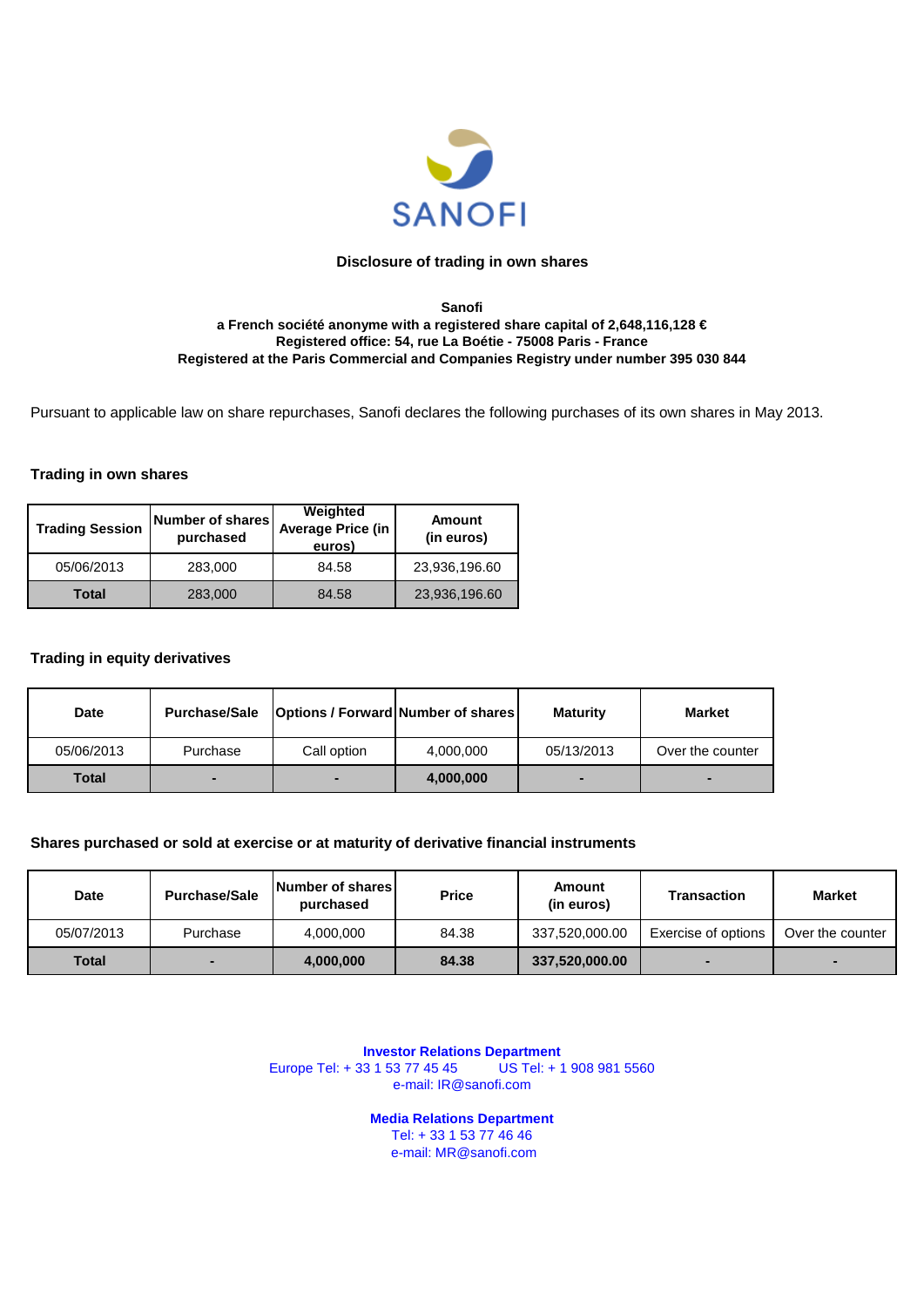

#### **Sanofi a French société anonyme with a registered share capital of 2,648,116,128 € Registered office: 54, rue La Boétie - 75008 Paris - France Registered at the Paris Commercial and Companies Registry under number 395 030 844**

Pursuant to applicable law on share repurchases, Sanofi declares the following purchases of its own shares in June 2013.

## **Trading in own shares**

| <b>Trading Session</b> | Number of shares<br>purchased | <b>Weighted Average</b><br>Price (in euros) | Amount<br>(in euros) |
|------------------------|-------------------------------|---------------------------------------------|----------------------|
| 06/10/2013             | 82,000                        | 80.86                                       | 6,630,110.00         |
| 06/11/2013             | 342,500                       | 79.64                                       | 27,276,597.25        |
| 06/12/2013             | 271.069                       | 80.90                                       | 21,929,834.49        |
| 06/13/2013             | 156,870                       | 79.66                                       | 12,496,326.95        |
| 06/20/2013             | 490,000                       | 78.38                                       | 38,406,445.00        |
| 06/21/2013             | 260,000                       | 78.29                                       | 20,354,906.00        |
| Total                  | 1.602.439                     | 79.31                                       | 127,094,219.69       |

**Investor Relations Department**<br> **IS 1 53 77 45 45** US Tel: + 1 908 981 5560 Europe Tel: + 33 1 53 77 45 45 e-mail: IR@sanofi.com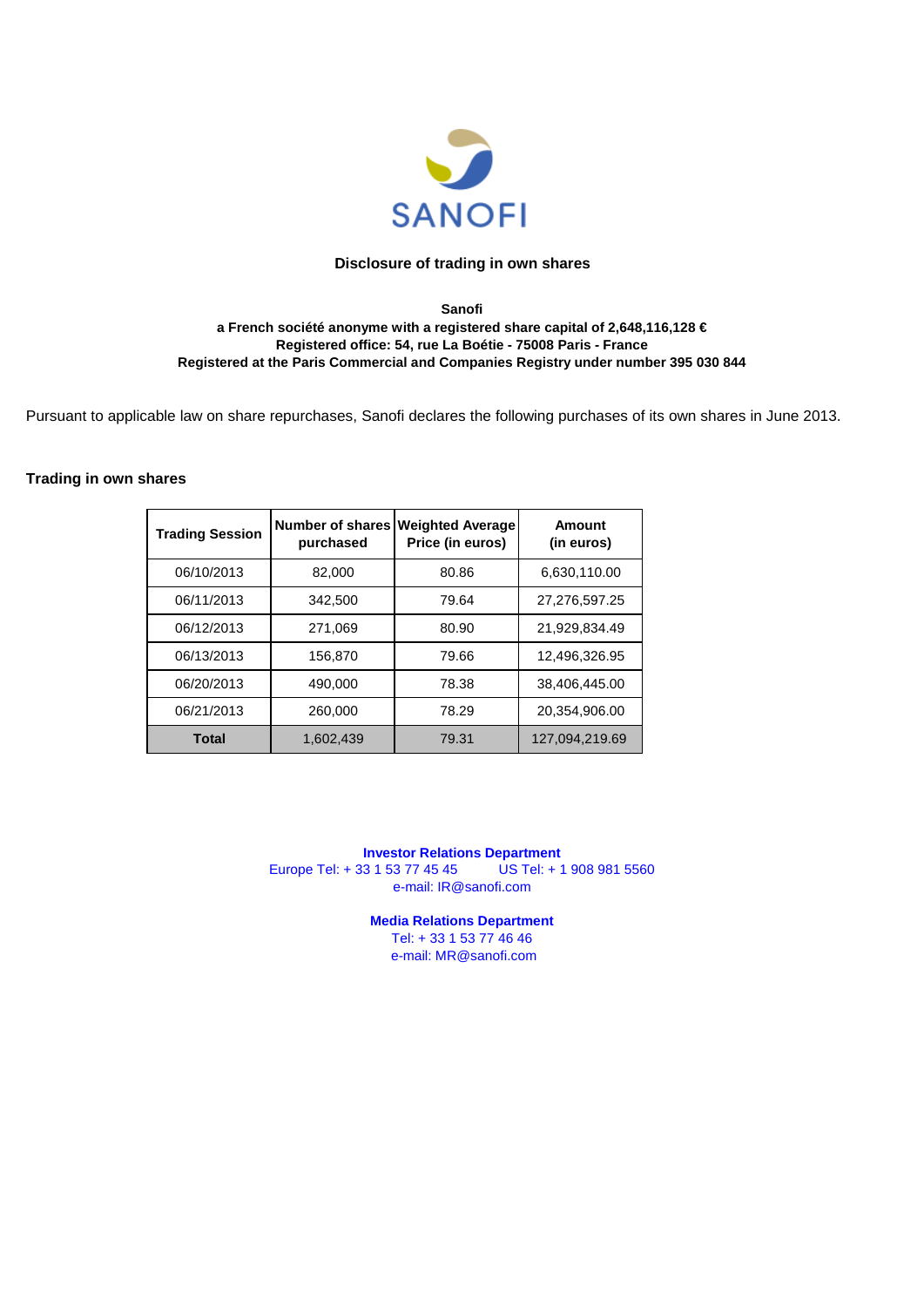

#### **Sanofi a French société anonyme with a registered share capital of 2,652,420,026 € Registered office: 54, rue La Boétie - 75008 Paris - France Registered at the Paris Commercial and Companies Registry under number 395 030 844**

Pursuant to applicable law on share repurchases, Sanofi declares the following purchases of its own shares in August 2013.

#### **Trading in own shares**

| <b>Trading Session</b> | Number of shares<br>purchased | <b>Weighted Average Price (in</b><br>euros) | Amount<br>(in euros) |
|------------------------|-------------------------------|---------------------------------------------|----------------------|
| 08/02/2013             | 223,450                       | 76.47                                       | 17,087,802.47        |
| 08/05/2013             | 240,000                       | 76.48                                       | 18,354,216.00        |
| 08/06/2013             | 223,000                       | 77.80                                       | 17,349,377.70        |
| 08/07/2013             | 225,000                       | 78.31                                       | 17,619,142.50        |
| 08/08/2013             | 230,000                       | 78.66                                       | 18,092,927.00        |
| 08/09/2013             | 229,700                       | 78.73                                       | 18,085,061.98        |
| 08/12/2013             | 285,000                       | 77.82                                       | 22,179,612.00        |
| 08/13/2013             | 180,000                       | 77.75                                       | 13,994,694.00        |
| 08/14/2013             | 225,000                       | 77.97                                       | 17,544,307.50        |
| 08/15/2013             | 425,000                       | 77.33                                       | 32,863,422.50        |
| 08/16/2013             | 260,000                       | 77.43                                       | 20,131,748.00        |
| 08/19/2013             | 255,000                       | 77.51                                       | 19,765,560.00        |
| 08/20/2013             | 370,000                       | 77.34                                       | 28,614,875.00        |
| 08/21/2013             | 425,000                       | 76.72                                       | 32,605,617.50        |
| 08/22/2013             | 310,000                       | 75.91                                       | 23,532,317.00        |
| 08/23/2013             | 370,000                       | 74.79                                       | 27,673,632.00        |
| 08/26/2013             | 368,676                       | 76.39                                       | 28,162,237.95        |
| 08/27/2013             | 450,000                       | 75.65                                       | 34,040,430.00        |
| 08/28/2013             | 450,000                       | 74.25                                       | 33,413,805.00        |
| 08/29/2013             | 400,000                       | 73.92                                       | 29,569,160.00        |
| 08/30/2013             | 398,475                       | 73.58                                       | 29,320,029.59        |
| <b>Total</b>           | 6,543,301                     | 76.41                                       | 499,999,975.69       |

**Investor Relations Department** Europe Tel: + 33 1 53 77 45 45 US Tel: + 1 908 981 5560 e-mail: IR@sanofi.com